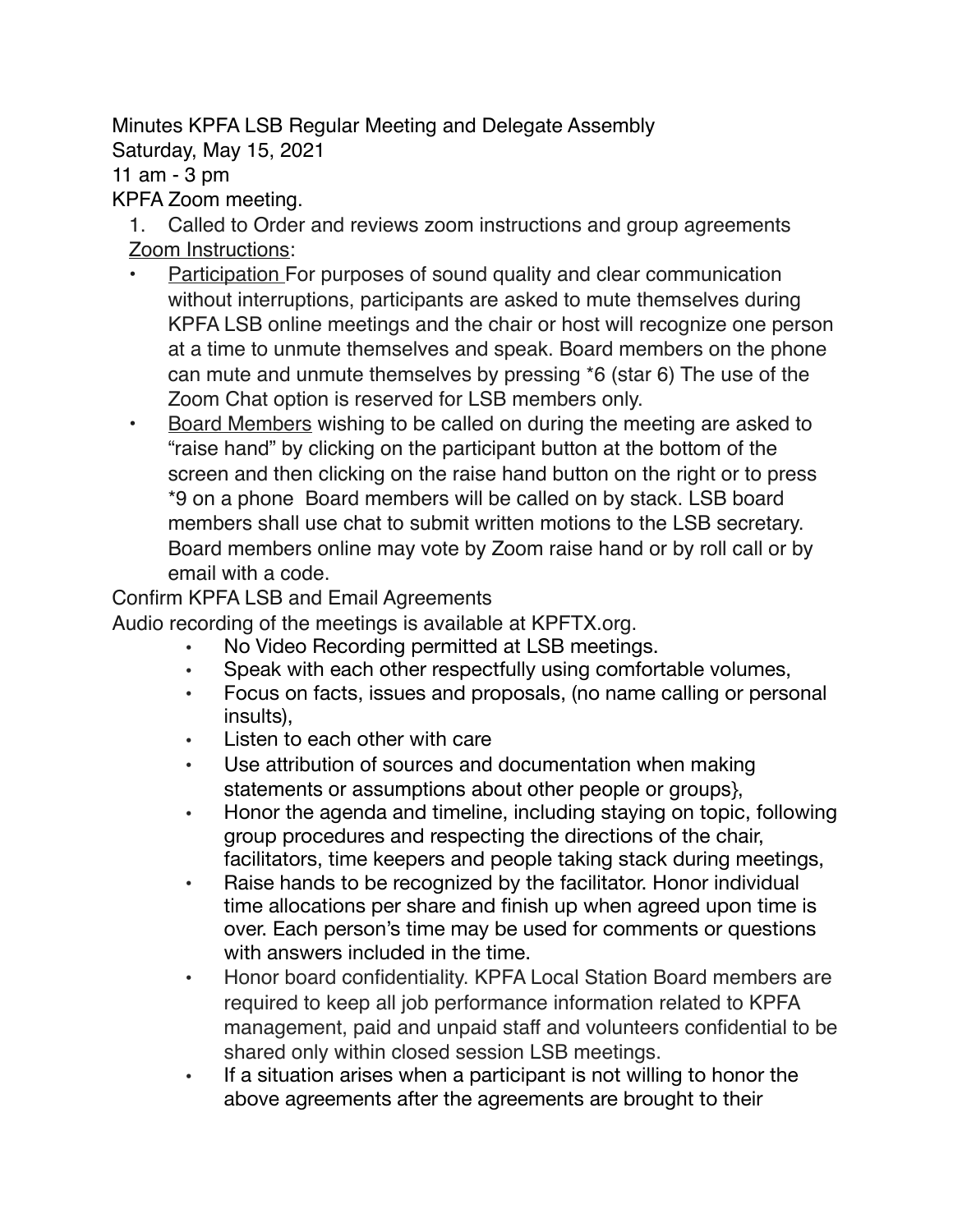attention, that person may be asked to leave the meeting or removed from the meeting.

2. Roll call: Present, Sharon Adams, Daniel Borgstrom, Christina Huggins, James Mcfadden, Aki Tanaka, Andrea Turner, Carol Wolfley, Frank Sterling, Chris Cory, Sabrina Jacobs, Darlene Pagano, Tom Voorhees, Susan da Silva, Philip Maldari, Mark Van Landuyt, Marilyn Langlois, Lily Kimura, Don Goldmacher, Don Macleay, Excused Absence: Christine Pepin, Shirah Dedman. Tim Lynch, Jeannine Etter. Absent: Mantra Plonsey

3, Approved agenda,

4. KPFA General Manager Report Including Responses to Questions

5, KPFA Fund Raising Training with KPFA Development Director

6. KPFA Treasurer's Report

7. PNB Reports

8. Unfinished Business: TABLED

MOTION TO CREATE A FUNDRAISING COMMITTEE ON THE KPFA LSB

WHEREAS, It is stated in the current Bylaws Article Seven, Section 3,

Bullet point I, to assist in station fundraising activities

WHEREAS, members of the LSB and PNB have a duty to help in any and all ways possible to support KPFA, and all stations within the vast

Pacifica network, in the ongoing efforts to remain free and

independent of corporate underwriting donations

WHEREAS, KPFA is actively seeking ways to expand off-air fundraising ideas THEREFORE BE IT RESOLVED, That the KPFA Local Station Board create a Fundraising Committee to be organized and led by the motion's author, Jeannine Etter, that meets on the off months of the KPFA LSB meetings to discuss ways to bring in donations above and beyond the on-air fund drives. This fundraising committee will also come up with ideas about how to increase listenership, as well. The Fundraising Committee will bring the ideas back to the regular LSB meetings and delegate tasks to the LSB, KPFA Staff, and listeners present.

Proposals and a motion TABLED

1, that the Zoom chat not be used for side conversations and be limited to text of agenda, motions and reports.

2, that motions of censure, their rebuttals, recommendations to the national board, reports from national board meetings, financial reports, approval of prior meeting minutes and all other important items be provided in writing to all board members with sufficient lead time to read and review.

9. TABLED motions from December 2020 meeting

10. Old Business, TABLED

Old Business Update on the loan